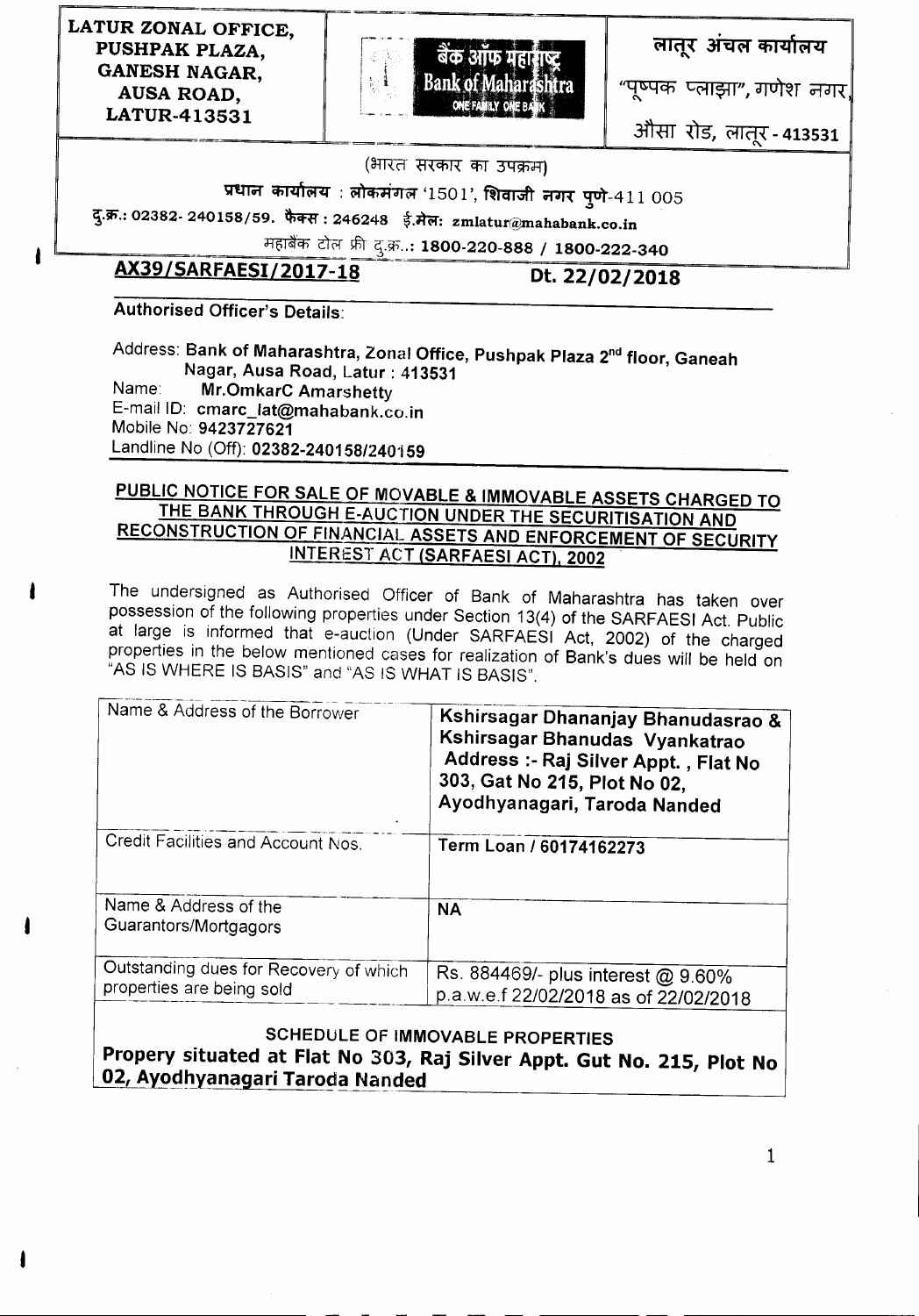| Reserve Price : Rs. 5.85 Lakhs<br><b>EMD :- Rs. 0.60 lakhs</b> |                                                                                                                                                                                                                                                                                                                                                                              |
|----------------------------------------------------------------|------------------------------------------------------------------------------------------------------------------------------------------------------------------------------------------------------------------------------------------------------------------------------------------------------------------------------------------------------------------------------|
| e-Auction Website                                              | https://www.bankeauctions.com                                                                                                                                                                                                                                                                                                                                                |
| Date & Time of e-Auction                                       | 17/03/2018 From 11:30 AM to 12:30 PM                                                                                                                                                                                                                                                                                                                                         |
| <b>EMD Remittance Details</b>                                  | Deposit through NEFT / RTGS Transfer in<br>the Account No. 60124752589, Name of<br>the A/c: Authorized Officer, Bank of<br>Maharashtra, Latur Main Branch, Name<br>of the Beneficiary: Bank of Maharashtra<br>:IFSC Code: MAHB0000038 or by way of<br>demand draft drawn in favour of Bank of<br>Maharashtra, AND on any Nationalized or<br>scheduled Bank, payable at Latur |
| <b>Bid Multiplier</b>                                          | Rs.6,000/- (Six Thousand)                                                                                                                                                                                                                                                                                                                                                    |
| Inspection of properties                                       | 13/03/2018                                                                                                                                                                                                                                                                                                                                                                   |
| Submission of offline bid application<br>with EMD              | Upto 15.03.2018 till 5.00 pm                                                                                                                                                                                                                                                                                                                                                 |

#### Terms and Conditions

- 1. E-auction is being held on "AS IS WHERE IS Basis" and "AS IS WHAT IS BASIS" and will be conducted "On Line". The auction will be conducted through the Bank's approved service provider M/s.C1 India Pvt Ltd at the web portal https://www.bankeauctions.com. E-auction Tender Document containing eauction bid form, Declaration, General Terms and Conditions of online auction sale are available in websites:
	- a. https://www.bankeauctions.com
	- b. http://www.bankofmaharashtra.in/
	- c. http://tenders.gcv.in/
- 2. To the best of knowledge and information of the Authorised Officer, there are no encumbrances on the properties. However, the intending bidders should make their own independent inquiries regarding the encumbrances, title of properties put on auction and claims/ rights/ dues/ affecting the property, prior to submitting their bid. The e-auction advertisement does not constitute and will not be deemed to constitute any commitment or any representation of the Bank. The property is being sold with all the existing and future encumbrances whether known or unknown to the Bank. The Authorised Officer/ Secured creditor shall not be responsible in any way for any third party claims/ rights/ dues.
- 3. The intending purchasers/bidders are required to deposit EMD NEFT / RTGS Transfer in the *Account No.* 60124752589, *Name of the Alc:* Authorized Officer, Bank of Maharashtra, Latur Main Branch, *Name of the Beneficiary:* Bank of Maharashtra *,1FS* Code:MAHB0000038 or by way of demand draft drawn in favour of Bank of Maharashtra - PROPERTY LOT No. & NAME OF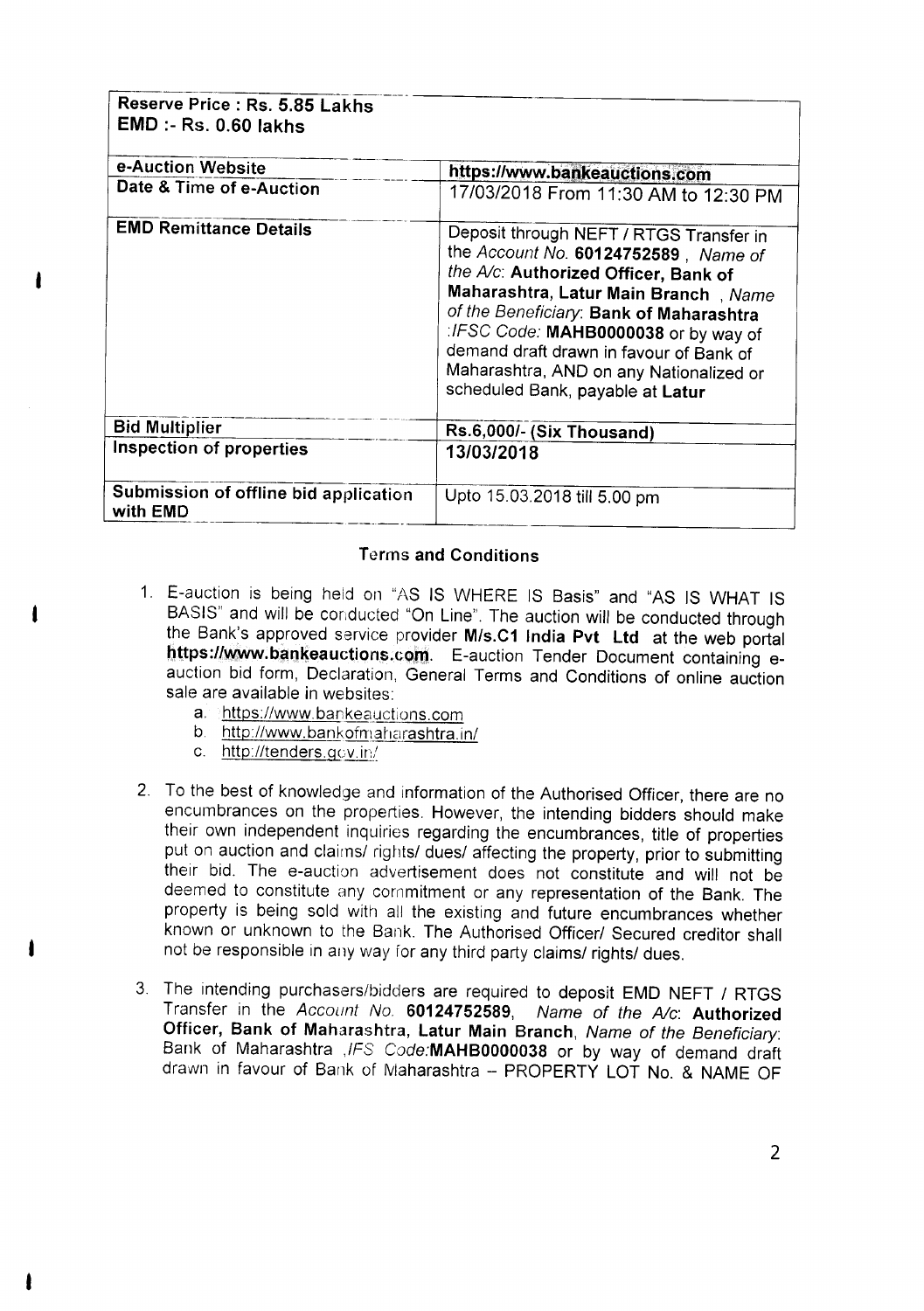THE BORROWER (as the case may be), AND on any Nationalized or scheduled Bank, payable at Latur.

- 4. Bidders shall hold a valid email 10 ( e-mail 10 is absolutely necessary for the intending Bidder) as ali the relevant information and allotment of 10 & password by M/s.C1 India Pvt Ltd may be conveyed through e-mail.
- 5. The intending bidder should submit the evidence for EMD deposit like UTR number along with Request Letter for participation in the E-auction, self attested copies of (i) proof of Identification (KYC) viz. Voter 10 Card/ Driving Licence/ Passport etc., (ii) Current Address - proof for communication, (iii) PAN card of the bidder, (iv) valid e-mail ID, (v) contact number (Mobile/Landline) of the bidder etc., to the Authorised Officer of Bank of Maharashtra, Zonal Office Latur, 2<sup>nd</sup> floor Pushpak Plaza, Ganesh Nagar, Ausa Road Latur: 413531 by 15/03/2018. Scanned copies of the original of these documents can also be submitted to e-mail ID of the Authorised Officer.
- 6. Names of the Eligible Bidders will be identified by the Bank of Maharashtra, Zonal Office Latur to participate in online-auction on the portal www.bankeauctions.com. M/s.C1 India Pvt Ltd will provide UserID & Password after due verification of PAN of the Eligible Bidders.
- 7. It shall be the responsibility of the interested bidders to inspect and satisfy themselves about the property before submission of the bid. The measurement of properties are approximate and mentioned as per available records however bidders are requested to personally verify at site and also from the records of the Revenue Authorities prior to participating in auction.
- 8. The e-Auction /bidding of above properties would be conducted exactly on the scheduled Date & Time as mentioned against each property by way of inter-se bidding amongst the bidders. The bidders shall improve their offer in multiple of the amount mentioned under the column "Bid Increment Amount" against each property. In case bid is placed in the last 5 minutes of the closing time of the eauction, the closing time will automatically get extended for 5 minutes. The bidder who submits the highest bid amount ( not below the Reserve Price) on closure of e-auction process shall be declared as Successful Bidder and a communication to that effect will be issued through electronic mode which shall be subject to approval by the Authorised Officer/Secured Creditor.
- 9. The Earnest Money Deposit (EMD) of the successful bidder shall be retained towards part sale consideration and the EMD of unsuccessful bidders shall be refunded. The Earnest Money Deposit shall not bear any interest. The successful bidder shall have to deposit 25% of the sale price, immediately on acceptance of bid price by the Authorised Officer and the balance of the sale price on or before 15th day of sale or within such extended period as agreed upon in writing and solely at the discretion of the Authorised Officer. Default in deposit of amount by the successful bidder would entail forfeiture of the whole money, already deposited and property shall be put to re-auction and the defaulting bidder shall have no claim/right in respect of property/amount.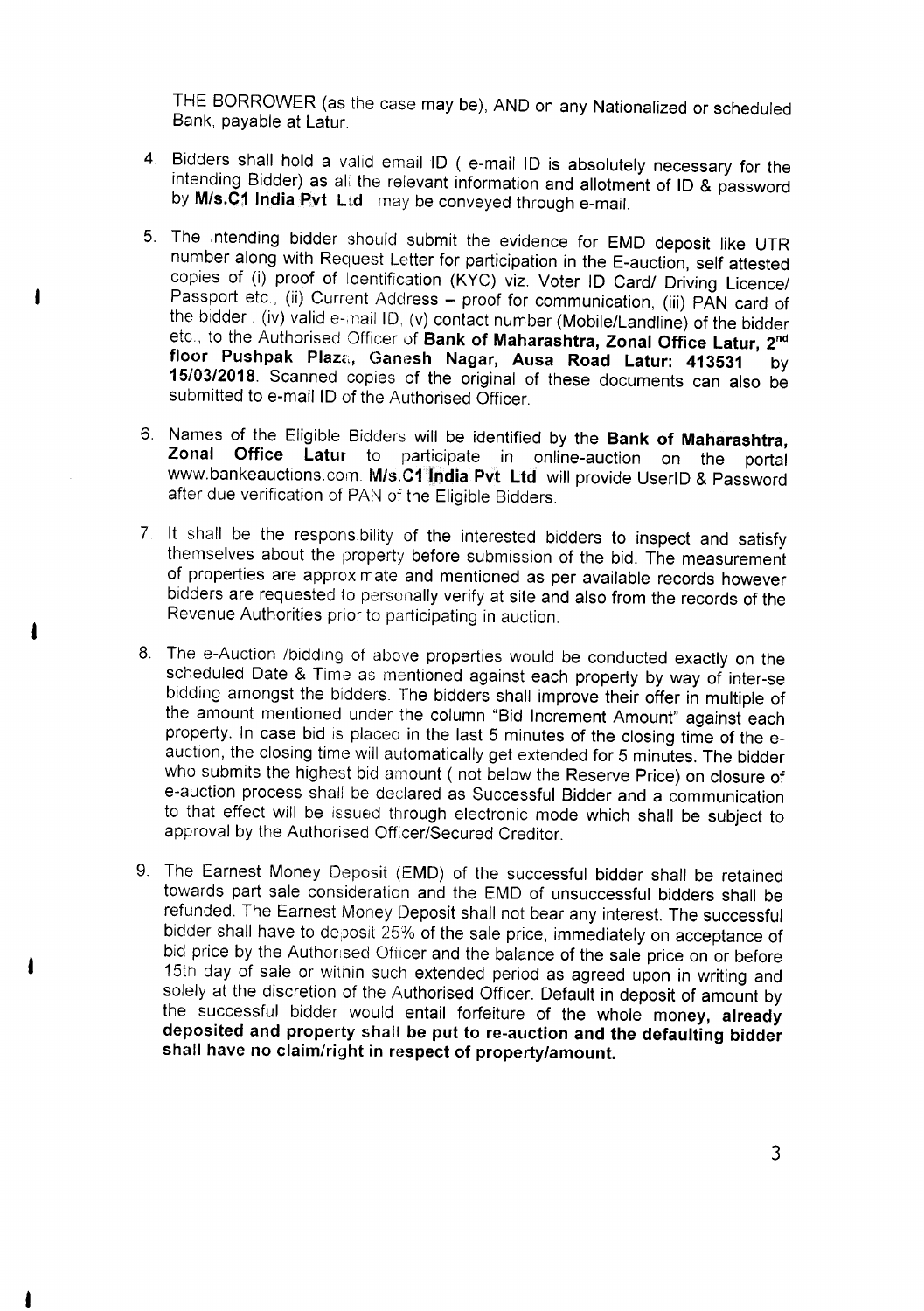- 10. The prospective gualified bidders may avail online training on e-Auction from **M/s.C1 India Pvt** Ltd prior to the date of e-Auction. Neither the Authorised Officer/Bank nor e-Procurement Technologies Ltd (ETL) will be held responsible for any Internet Network problem/Power failure/ any other technical lapses/failure etc. In order to ward -off such contingent situation the interested bidders are requested to ensure that they are technically well equipped with adequate power back-up etc. for successfully participating in the e-Auction event.
- 11. The purchaser shall bear the applicable stamp duties/additional stamp duty/transfer charges, fee etc. and also all the statutory/ non-statutory dues, taxes, rates, assessment charges, fees etc. owing to anybody .
- 12. The Authorised Officer /Bank is not bound to accept the highest offer and has the absolute right to accept or reject any or all offer(s) or adjourn/postpone/cancel the e-Auction or withdraw any property or portion thereof from the auction proceedings at any stage without assigning any reason there for.
- 13. The Sale Certificate will be issued in the name of purchaser(s)/applicant(s) only and will not be issued in any other name(s).
- 14. The sale shall be subject to rules/conditions prescribed under the Securitisation and Reconstruction of Financial Assets and Enforcement of Security Interest Act, 2002
- 15. Bid form without EMD or with below EMD amount shall be rejected summarily.
- 16. The Bank is not liable to pay any interest/ refund of EMD in case of any delay in issue of confirmation of sale/ Sale Certificate by virtue of any Court Order received after e-auction is held.

Place: Latur Date: 22/02/2018

Sd/ AUTHORISED OFFICER Latur Zone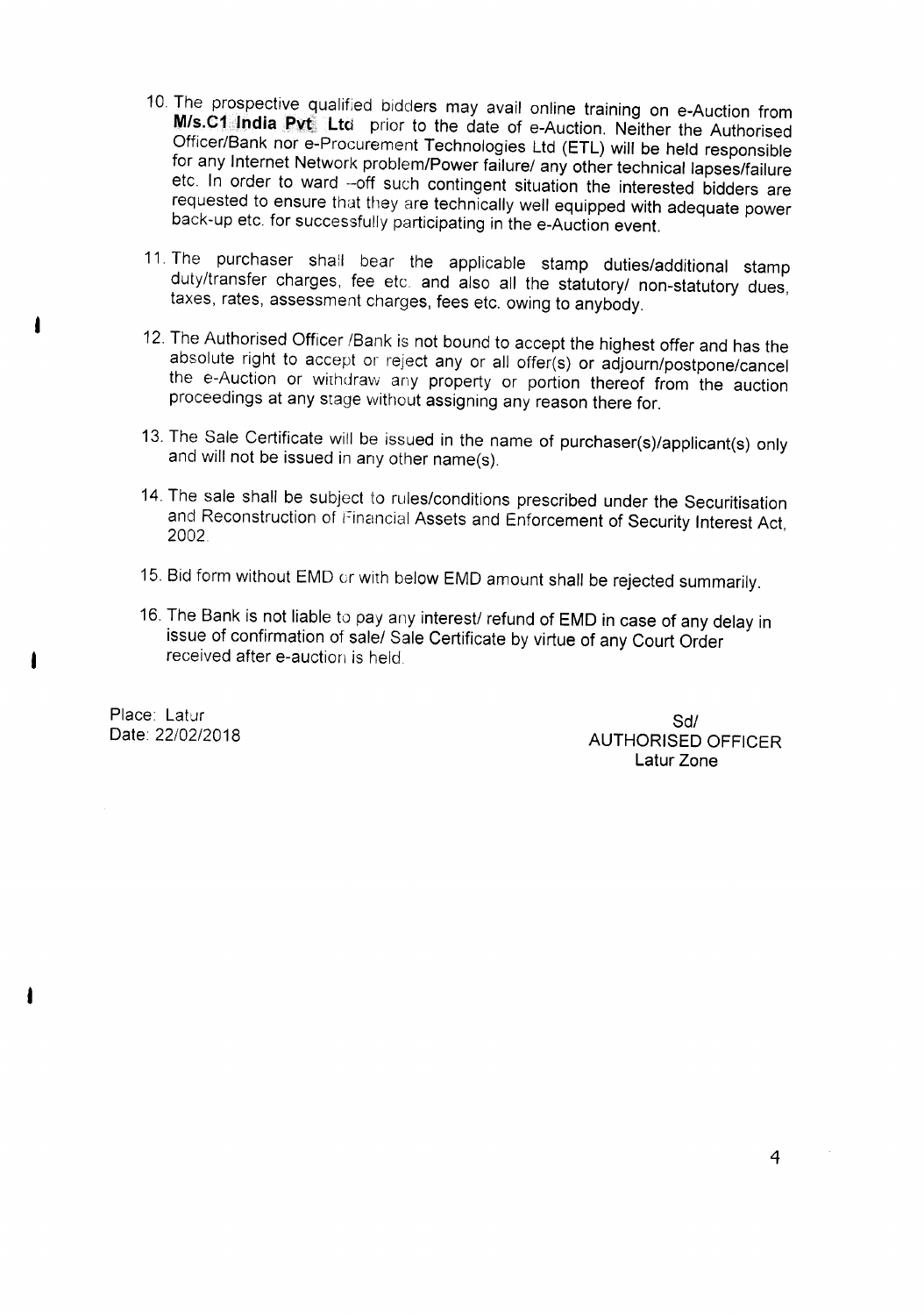## AUCTION SALE PROGRAMME SCHEDULE OF IMMOVABLE PROPERTIES

# Propery situated at Flat No 303, Raj Silver Appt. Gut No. 215, Plot No 02, Ayodhyanagari Taroda Nanded Reserve Price: Rs. 5.85 Lakhs EMD :- Rs. 0.60 lakhs

| <b>EMD Remittance Details:</b><br>favour | Deposit through EFT/NEFT/RTGS Transfer in                                                                                                           |
|------------------------------------------|-----------------------------------------------------------------------------------------------------------------------------------------------------|
|                                          | of" EMDs ON ACCOUNT OF E - ACTION"" to the<br>credit of, A/C No.60124752589 with Bank of<br>Maharashtra, Latur Main Branch<br>IFSC code-MAHB0000038 |
| <b>Bid Multiplier</b>                    | : Rs.6,000/-(Rupees Six Thousand only),                                                                                                             |
| Inspection of Properties                 | : 13.03.2018<br>from 11.00 a.m. to 5.00p.m.                                                                                                         |
| Submission of online bids                | : 15/03/2018 upto 3:00 pm                                                                                                                           |
| Last date of submission                  | : 15/03/2018 upto 5:00 pm                                                                                                                           |
| Online auction sale                      | : 17.03.2018<br>Between 11:30 AM to 12:30 PM<br>with auto time extension of five minutes each, if<br>bidding continues, till the sale is concluded. |

ŧ

ı

 $\overline{\phantom{0}}$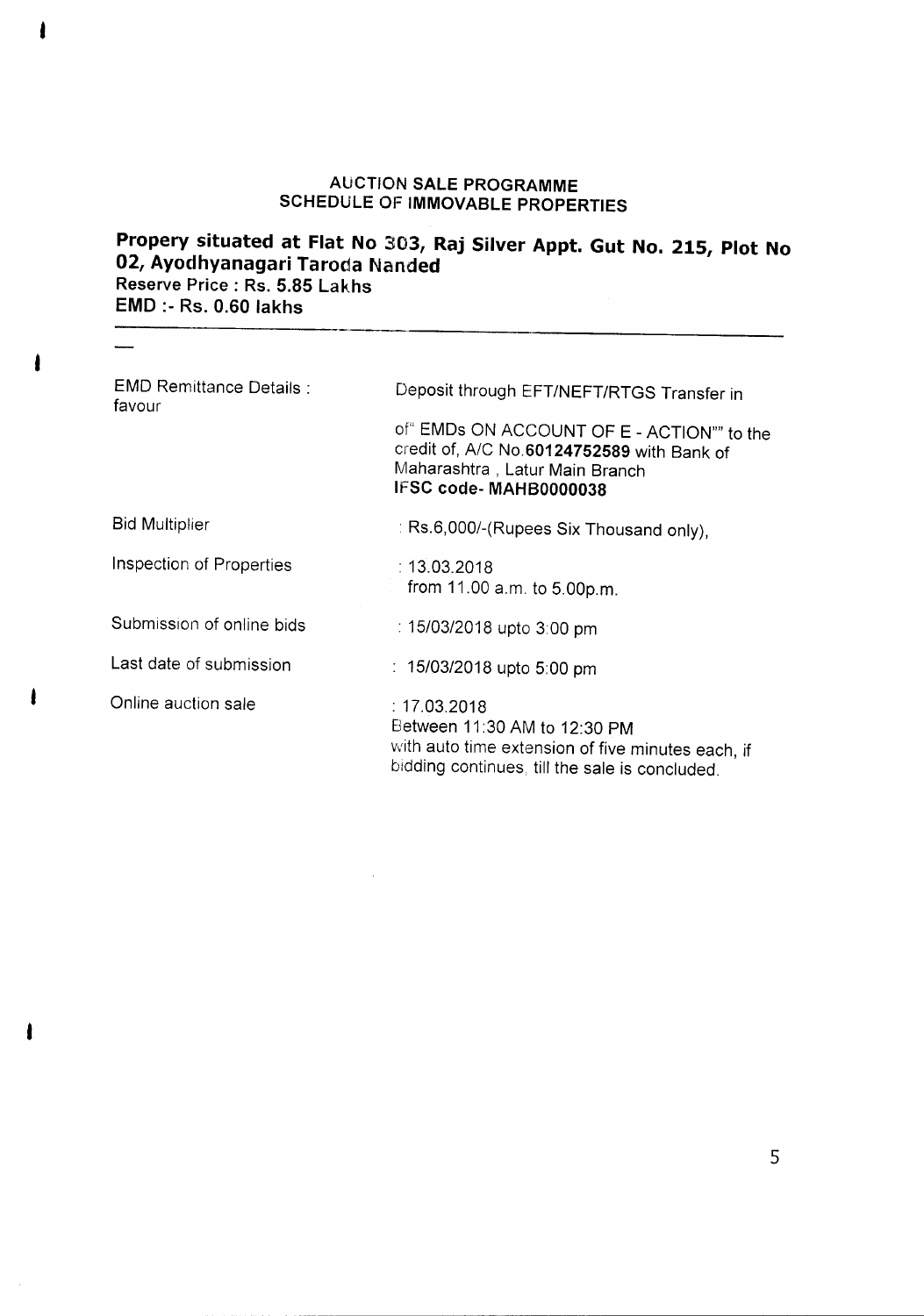LATUR ZONAL OFFICE, PUSHPAK PLAZA, GANESH NAGAR, AUSA ROAD, LATUR-413531

ı



लातूर अंचल कार्यालय

"पूष्पक प्लाझा", गणेश नगर

ओसा रोड, लातूर - 413531

#### (3m mcfiR CfiT 3q *9h<H)*

प्रधान कार्यालय : लोकमंगल '1501', शिवाजी नगर पुणे-411 005<br>...

दु.क्र.: 02382- 240158/59. फैक्स : 246248 ई.मेल: zmlatur@mahabank.co.in

महाबैंक टोल फ्री दु.क्र.**: 1800-220-888 / 1800-222-340** 

#### **E-AUCTION BID FORM**

(Read carefully the terms and conditions of sale before filling -up and submitting the bid)

| Sr.<br>No. | Name of<br>Bidder(s) (in<br>Capital) | Father's /<br>Husband's<br><b>Name</b> | Postal Address of<br>Bidder(s) (If Bidder is<br>a company, address<br>of its Regd.Office) | Phone / Cell<br>Number and<br>email ID |  |
|------------|--------------------------------------|----------------------------------------|-------------------------------------------------------------------------------------------|----------------------------------------|--|
|            |                                      |                                        |                                                                                           | (5)                                    |  |
|            |                                      |                                        |                                                                                           |                                        |  |
| ົ          |                                      |                                        |                                                                                           |                                        |  |

- 5, Bank Account details to which EMD amount to be returned i) Bank *Ale.* No. : ii) IFSC Code No. : iii) Branch Name:
- 6. Date of submission of bid:<br>7. PAN Number:
- PAN Number:
- 8. Property/Assets Item No. in respect: of which the bid is submitted
- 9. Whether EMD remitted  $\begin{array}{ccc} 9. & \text{Whether IMD emitted} \\ 10. & \text{EMD remittance details}^{\star} \end{array}$ : Yes / No
- EMD remittance details\* Date of remittance Name of Bank Branch Account No. IFSC Code No UTR No

11. Bid Amount quoted

I declare that I have read and understood all the terms and conditions of auction sale and

shall abide by them.

(Signature of the Bidder)

\*mandatory: Bidders are advised to preserve the EMD remittance challan.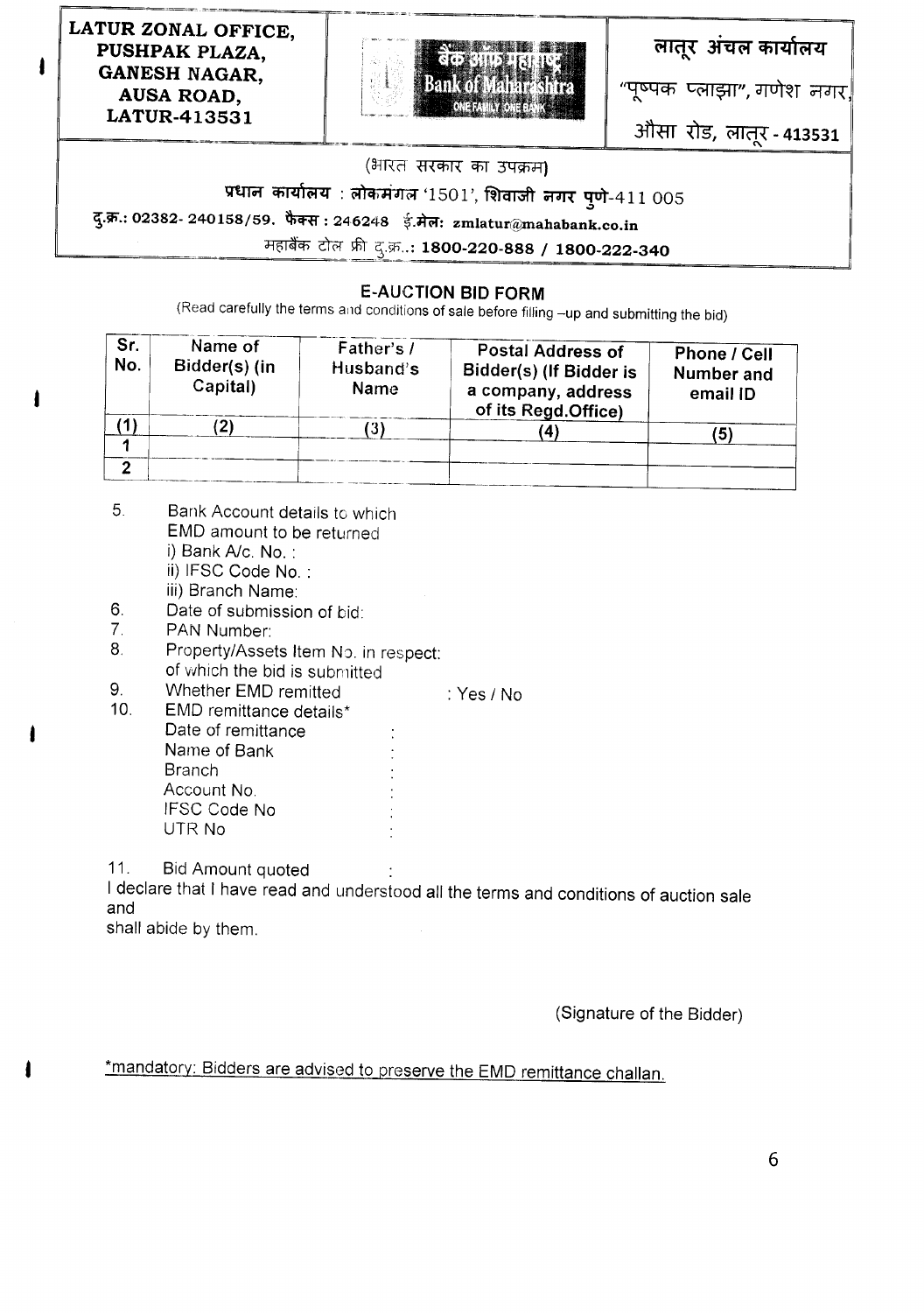#### **PECLARATION**

Date:

The Authorised Officer, **Bank of Maharashtra** Zonal Office Latur 2<sup>nd</sup> Floor Pushpak Plaza Ganesh Nagar, Ausa Road Latur :- 413531

- 1. I/We, the Bidder/s aforesaid do hereby state that, I/We have read the entire terms and conditions of the sale and understood them fully. I/We, hereby unconditionally agree to conform with and to be bound by the said terms and conditions and agree to take part in the Online Auction.
- 2. l!We declare that the EMD and other deposit towards purchase-price were made by me/us as against my/our bid and that the particulars remittance given by me/us in the bid form is true and correct.
- 3. l!We further declare that the information revealed by me/us in the bid document is true and correct to the best of my/our belief. I/We understand and agree that if any of the statement/ information revealed by me/us is found to be incorrect and/or untrue, the bid submitted by me/us is liable to be cancelled and in such case, the EMD paid by me/us is liable to be forfeited by the Bank and the Bank will be at liberty to annul the offer made to me/us at any point of time.
- 4. I/We also agree that after my/our offer given in my/our bid for purchase of the assets is accepted by the Bank and I/We fail to accept or act upon the terms and conditions of the sale or am/are not able to complete the transaction within the time limit specified for any reason whatsoever and/or fail to fulfill any/all the terms and conditions of the bid and offer letter, the EMD and any other monies paid by me/us along with the bid and thereafter, are liable to be forfeited.
- 5. The decision taken by the Authorised Officer of the Bank in all respects shall be binding on me/us.
- 6. I also undertake to abide by the additional conditions if announced during the auction including the announcement of correcting and/or additions or deletions of terms being offered for sale.

|          | Signature: |  |
|----------|------------|--|
| Name:    |            |  |
| Address: |            |  |
|          |            |  |
|          |            |  |
| ------   |            |  |

Mobile .

•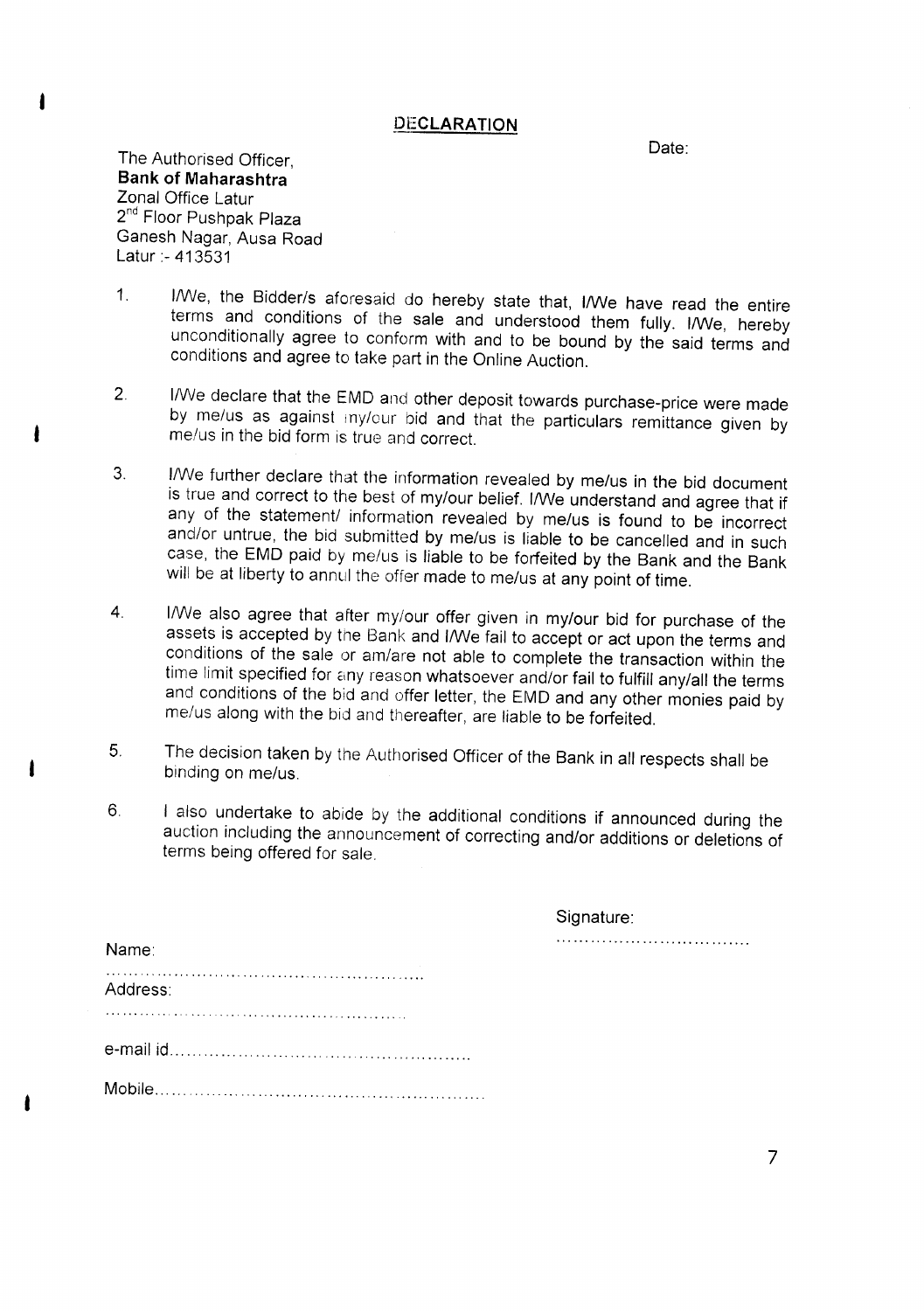LATUR ZONAL OFFICE, PUSHPAK PLAZA, GANESH NAGAR, AUSA ROAD, LATUR-413531

ı



लातूर अंचल कार्यालय

"पुष्पक प्लाझा", गणेश नगर।

औसा रोड, लातूर - 41<mark>353</mark>1 א<br>=

#### (भारत सरकार का उपक्रम)

प्रधान कायालय : लोकमगल '1501', शिवाजी नगर पुणे-411 005

द.क.: 02382- 240158/59. फैक्स: 246248 ई.मेल: zmlatur@mahabank.co.in

~ m ~\_)~::1800-220-888 *I 1800-222-340*

# AX39/SARFAESI/2017-18 Dt. 22/02/2018

## General Terms and Conditions of Online Auction Sale

## 1. Nature and Object of Online Sale:

- a. The online e-auction sale is with the object of Free and Fair Sale, Transparency and for achieving best-possible recovery of public money.
- b. The sale is governed by the Provisions of the Securitisation and Reconstruction of Financial Assets and Enforcement of Security Interest Act, 2002 and Security Interest (Enforcement) Rules, 2002 and the following specific terms and conditions.

## 2. Caution to bidders:

- a. Property is sold on as is and where is /on what it is/ no complaint basis.
- **b.** Bidders are advised / cautioned to verify the concerned SRO as well as the Revenue Records/ other Statutory authorities such as Sales Tax/Excise/Income Tax etc. and shall satisfy themselves regarding the nature, description, condition, encumbrance, lien, charge, statutory dues, etc over the property before submitting their bids.
- c. Bidders are advised to go through all the terms and conditions of sale given in the tender document and also in the corresponding public sale notice in the dailies before submitting the bid and participating in the online bidding/auction.
- d. Statutory dues/liabilities etc., due to the Government/Local Body, if any, shown in the sale notice/tender document shall be borne by the purchaser(s).

# 3. Inspection of Property/Immovable Assets:

- a. Property/Assets can be inspected on the date(s) given in the public sale notice / tender document.
- b. Bidders shall inspect the property/Assets and satisfy themselves regarding the physical nature, condition, extent, etc of the property/Assets.
- c. Bidders are bound by the principle of caveat emptor (Buyer Beware).
- d. Complaints, if any, in the matter of inspection shall immediately be brought to the notice of the Authorised Officer.

## 4. Inspection of Title Deeds: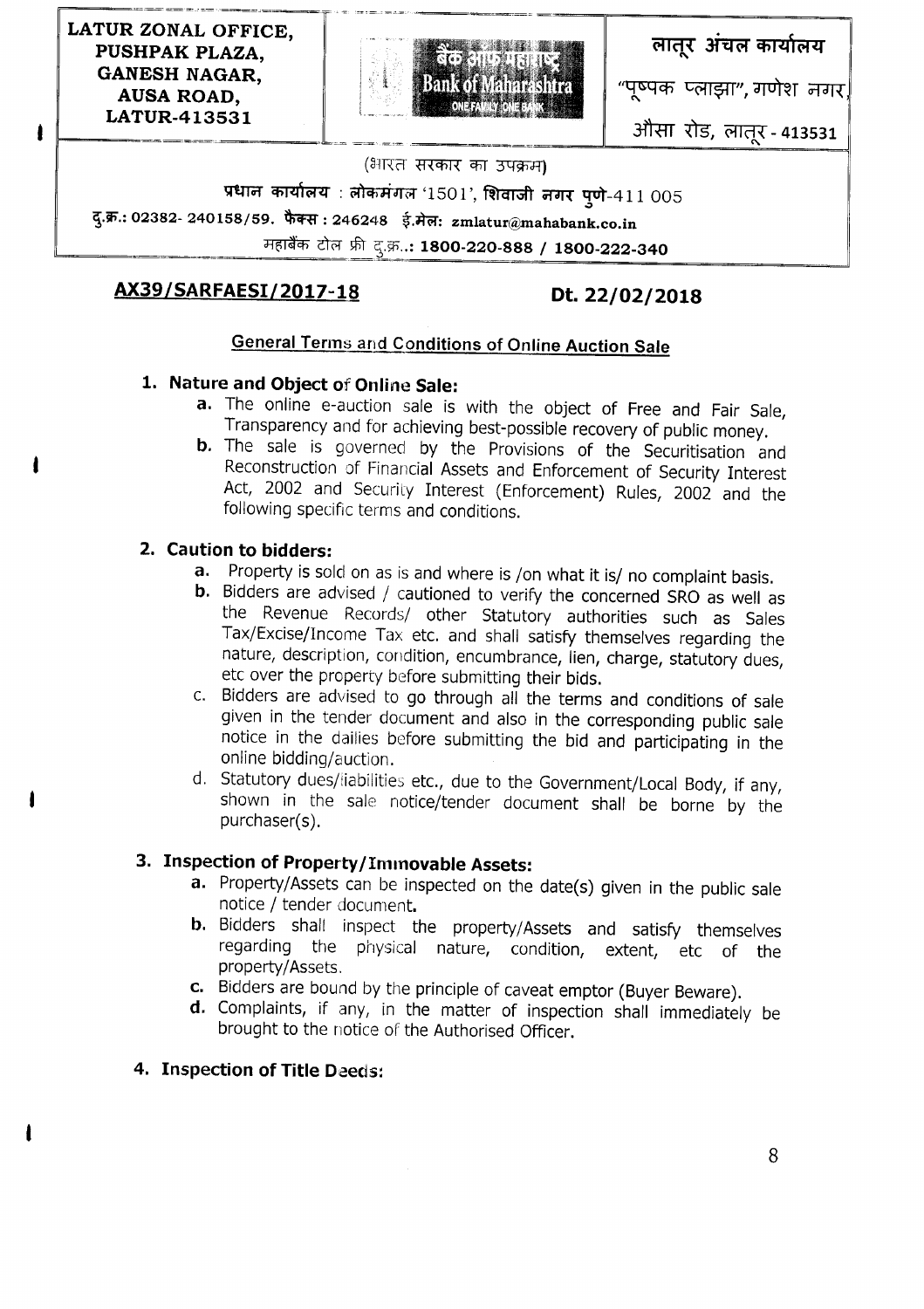**a.** Bidders may inspect and verify the title deeds and other documents relating to the property available with the Bank

## **S. Submission of bid forms:**

- **a.** Bids in the prescribed format given in the tender document shall be submitted "offline" in the proforma provided in portal submitted "offline" in the proforma provided in portal www.bankeauctions.com Bids submitted otherwise shall not be eligible for consideration and rejected.
- **b.** Bids shall be submitted online before the last date and time given in the sale notice/tender document.
- **c.** Bids form shall be duly filled in with all the relevant details.
- **d.** Bidders staying abroad/NRIs/PIOs/Bidders holding dual citizenship must submit photo page of his/her valid Indian Passport.
- **e.** Incomplete/unsigned bids without EMD remittance details will be summarily rejected. NRI Bidders must necessarily enclose a copy of Photo page of his/her Passport and route their bid duly endorsed by Indian Mission.
- **f.** Only copy of PAN Card, Passport, Voter's lO, Valid Driving License or Photo Identity Card issued by Govt. and PSU will be accepted as the identity document and should be submitted along with the bid form.
- **g.** Original Identity Document copy of which is submitted along with the bid form must be produced on demand.

# **6. Earnest Money Deposit (EMD):**

- **a.** The bid shall be accompanied by the EMD as specified in the public sale notice/tender document.
- **b.** EMD and other deposits shall be remitted through EFT/NEFT/RTGS Transfer to the bank account as specified in the sale notice/Tender document.
- **c.** Bidders not to disdose remittance details of EMD, UTR Code, etc. to any one and to safeguard its secrecy.
- **d.** Bidders shall preserve the remittance challan and shall produce the same as and when demanded.
- **e.** Bid form without EMD shall be summarily rejected.
- **f.** All details regarding remittance of EMD shall be entered in the bid form.
- **g.** EMD, either in part or in full, is liable for forfeiture in case of default.

## **7. Bid Multiplier:**

**a.** The bidders shall increase their bids in multiplies of the amount specified in the public sale notice.

## **8. Duration of Auction sale:**

- **a.** Online auction sale will start automatically on and at the time given in the public sale notice/Tender Document.
- **b.** Auction/Bidding time will initially be for a period of one hour and if bidding continues, the bidding process will get automatically extended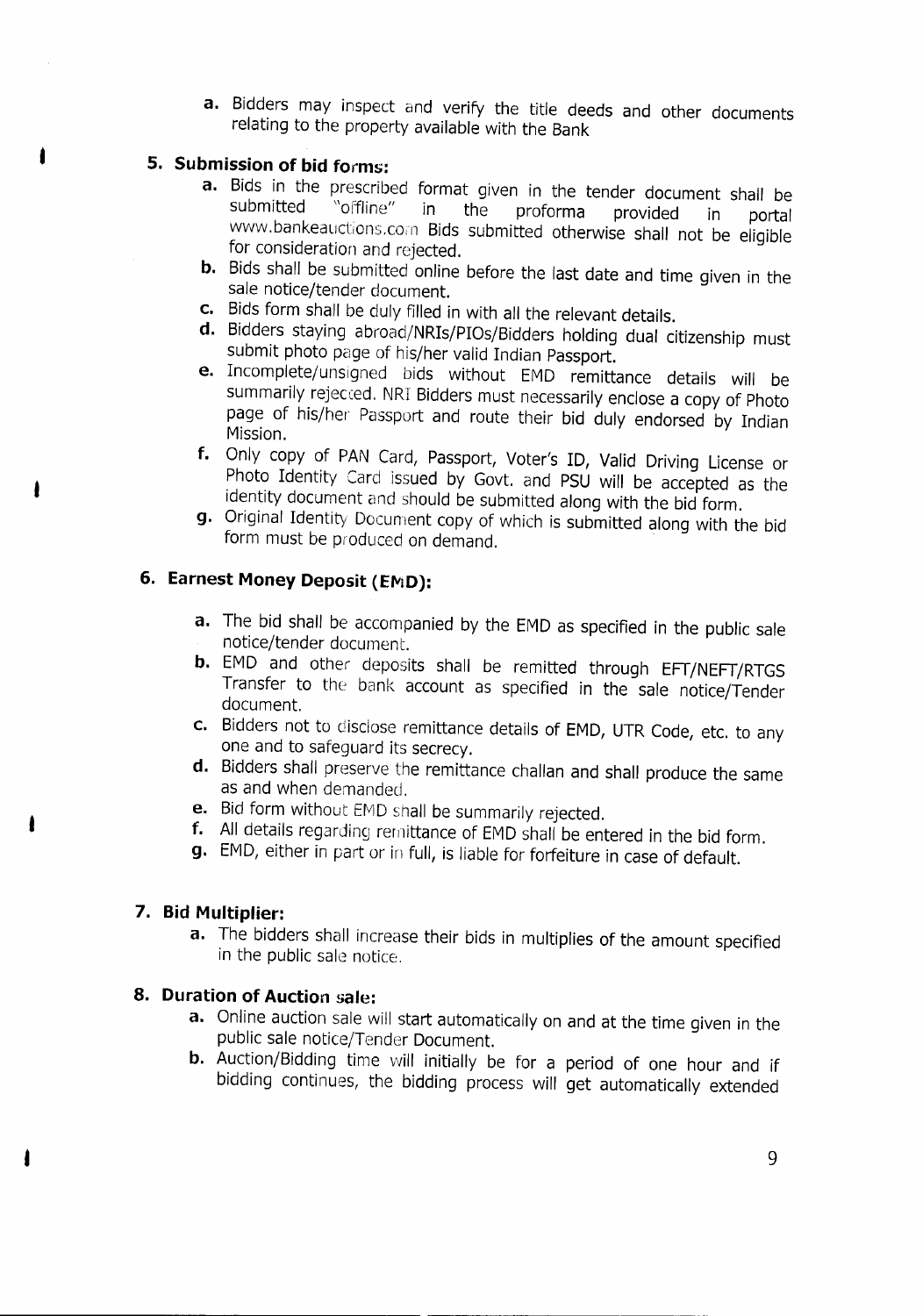five minutes duration of each and kept open till the auction-sale concludes.

- c. If any market-leading bid (bid higher than the highest at the point in time) is received within the last five minutes of closing time, the bidding time will be extended automatically by five minutes and if no bid higher than last quoted highest bid is received within the said extended five minutes, the auction sale will automatically get closed at the expiry of the extended five minute. There will thus be an extension of bidding-time, each of five minutes duration, till auction is concluded.
- d. Bidders are advised to enter their bid accordingly keeping in mind the five minutes duration.
- e. No complaint on time-factor or paucity of time for bidding will be entertained.

#### 9. Online Bidding:

- a. Auction/ bidding will be only online bidding through the portal provided by the service provider.
- b. In case of sole bidder, the sale may be accepted or deferred and property be brought for resale or otherwise sale will be deferred or cancelled.
- c. Bidders are cautioned to be careful while entering their bid amount and to check for alteration, if any, before confirming the same.
- d. No request/complaint of wrong bidding will be entertained for canceling the sale and in such case, the EMD in full will be forfeited.
- e. Bidders may, subject to conditions of online service provider, may avail pre-auction training and/or for demo/mock auction-sale.

# 10.Declaration of successful bidder:

- a. Highest bidder will be declared the successful bidder and sale will be confirmed in his favour. Intimation to this *effect* will be given through email by service provider/Bank.
- b. All intimations to bidders/auction purchaser will be primarily through email by the service provider/Bank. Date of sending e-mail will be considered as date of intimation. If no intimation reaches, bidders are expected to take efforts to find out status from the Bank. Non-receipt of intimation should not be an excuse for default/non-payment.

# 11.Deposit of purchase price:

- a. The bidder declared successful, shall pay, immediately on the same day after such declaration, a deposit of 25% (less EMD already paid) on the amount of his purchase money.
- **b.** In case of the auction-sale proceeding and concluding beyond the banking transaction hours, the deposit of 25% of purchase price (less EMDalready paid) shall be remitted before 3.00 p.m. of the next working day.
- c. The balance amount of purchase money shall be paid on or before the fifteenth day from the date of the sale or within such period as may be extended, for the reason to be recorded, by the Authorised Officer.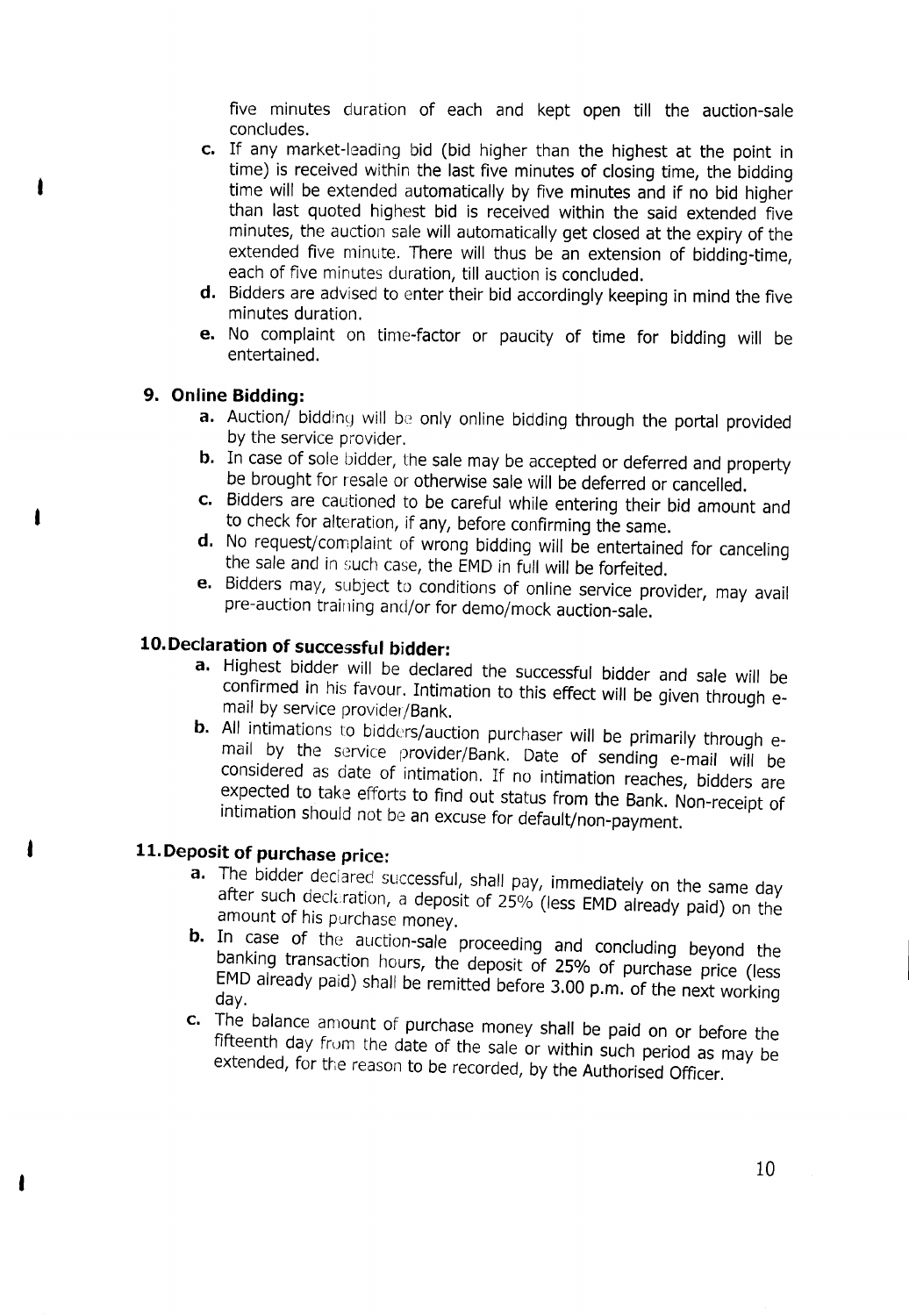#### 12.Default of Payment:

- a. Default of payment of 25% of bid amount (less EMD) on the same day or the next working day as stated in para l1(b) above and 75% of balance bid amount within the stipulated time shall render automatic cancellation of sale without any notice.
- b. The EMD and any other monies paid by the successful bidder shall be forfeited by the Authorised Officer of the Bank.

#### 13.Sale Certificate / Payment of Stamp Duty:

- a. On payment of the entire purchase price / bid amount, Sale Certificate will be issued by the Authorised Officer of the Bank only in the name/names of the bidders whose name/names are mentioned in the bid form.
- **b.** No request for inclusion/substitution of names, other than those mentioned in the bid, in the sale certificate will be entertained.
- c. Sale Confirmation/Sale Certificate shall be collected in person or through an authorized person.
- d. The Stamp Duty, Registration Charges, etc. as per relevant laws for the sale certificate shall be borne by the successful bidder.
- e. The Sale Certificate will not be issued pending operation of any stay/ injunction/ restraint order passed by the DRT/DRAT/High Court or any other court against the issue of Sale Certificate.
- f. The deposit made by the successful-bidder, pending execution of Sale Certificate, will be kept in non interest bearing deposit account.
- g. No request for return of deposit either in part or full/cancellation of sale will be entertained.

#### 14.Return of EMD:

- a. EMD of unsuccessful bidders will be returned through EFT/NEFT/RTGS transfer to the bank account details provided by them in the bid form and intimated via their email id.
- b. Unsuccessful bidders shall ensure return of their EMD and if not, immediately to contact the Authorised Officer of the Bank.

## 15.Stay/Cancellation of Sale:

- a. In case of stay of further proceedings by DRT/DRAT/High Court or any other Court, the auction may either be deferred or cancelled and persons participating in the sale shall have no right to claim damages, compensation or cost for such postponement or cancellation.
- b. Default in payment of 25% of the purchase price or the balance purchase price within the stipulated/extended time will result in forfeiture and cancellation of sale and Bank will be entitled to re-auction the same.

# 16.Delivery of Title Deeds:

a. The title deeds and other documents related to the property and deposited with the Bank for creation of Equitable Mortgage shall be delivered to the Successfulbidder/Auction Purchaser on execution of the Sale Certificate '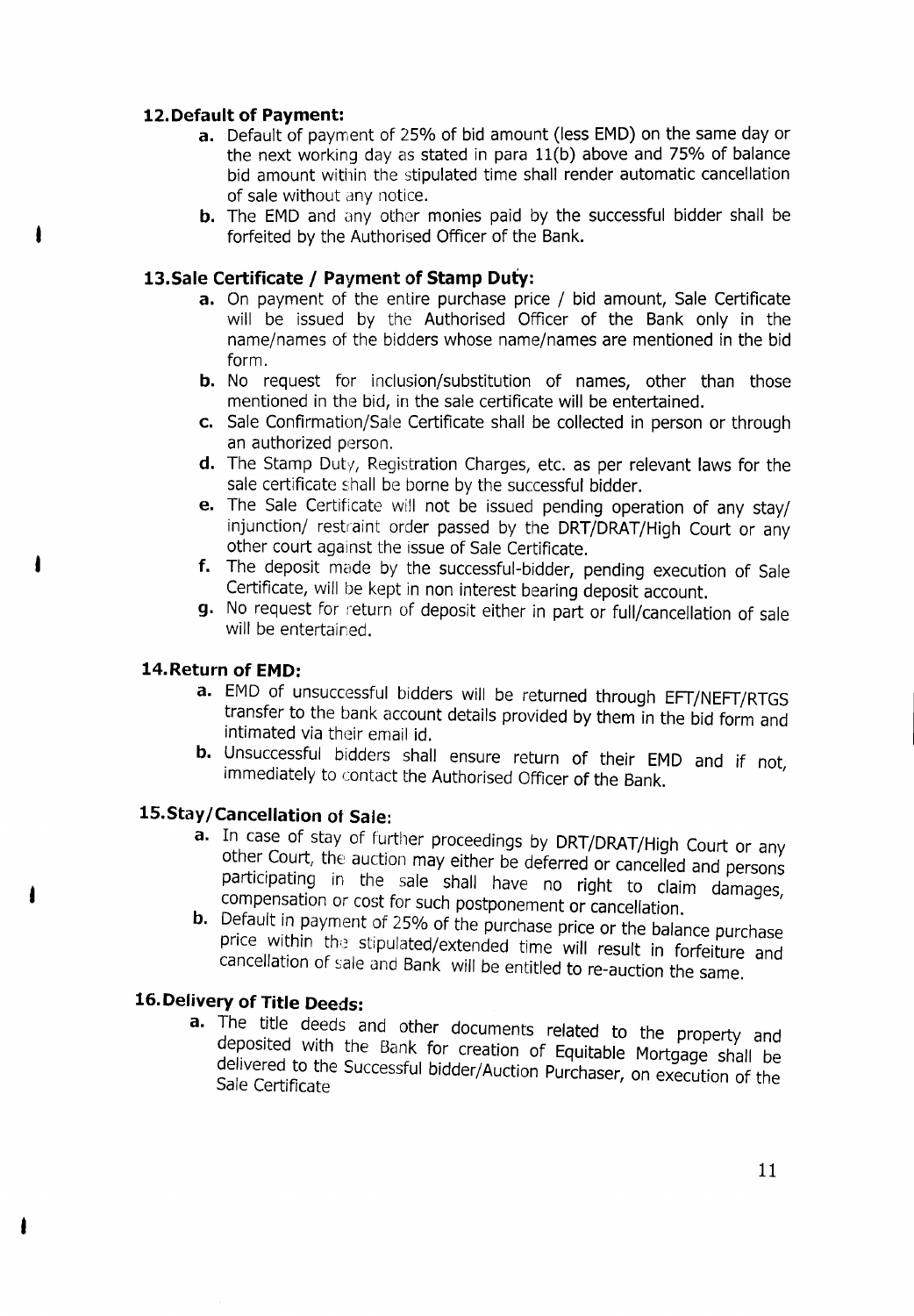#### **17 Delivery of possession: .**

**a.** All expenses and incidental charges there to shall be borne by the auction purchaser.

#### **lS.Other Conditions: .**

- **a.** The Authorised Officer will be at liberty to amend/ modify/ delete any of the conditions as may be deemed necessary in the light of facts and circumstances of each case.
- **b.** The Authorised Officer reserves the right to accept or reject all or any bid or bids without assigning any reason and to postpone or cancel the sale without assigning any reason.
- **c.** Bidders shall be deemed to have read and understood all the conditions of sale and are bound by the same.
- **d.** No counter-offer/conditional offer/conditions by the bidder and/or successful-bidder will be entertained.

## **Technical Terms and Conditions of Online Auction Sale**

- 1. Prospective bidder has to register with the "online" service provider.
- 2. Only upon verification of the bid form and confirmation of remittance of EMD, the User ID issued by the online service provider will be activated permitting the bidder to enter into the website of the service provider for bidding.
- 3. Bidders should not disclose their User ID as well as password and other material information relating to the bidding to anyone and to safeguard its secrecy.
- 4. Bidders are advised to change the password immediately on receipt from the service provider.
- 5. **Time Extension:** If any market leading bid (bid higher than the highest at the point in time) is received within the last five minutes of closing time, the time of auction sale will get automatically extended by another five minutes and subsequently, if no further bid higher than the last quoted highest bid is received within the said extended five minutes, the auction sale will be automatically closed at the expiry of the extended five minutes.
- 6. **Training:** The online service provider will provide training "online" if required by the bidders at a mutually convenient date and time before the auction.
- 7. **Bids:** All bids placed are legally valid bids and are to be considered as bids from the bidder himself. Once the bid is placed, the bidder cannot reduce or withdraw the bid for whatever reason. If done so, the EMD amount shall be forfeited.
- S. The highest and the latest bid on the auction shall supersede all the previous bids of the respective bidders. The bidder with the highest offer/ bid does not